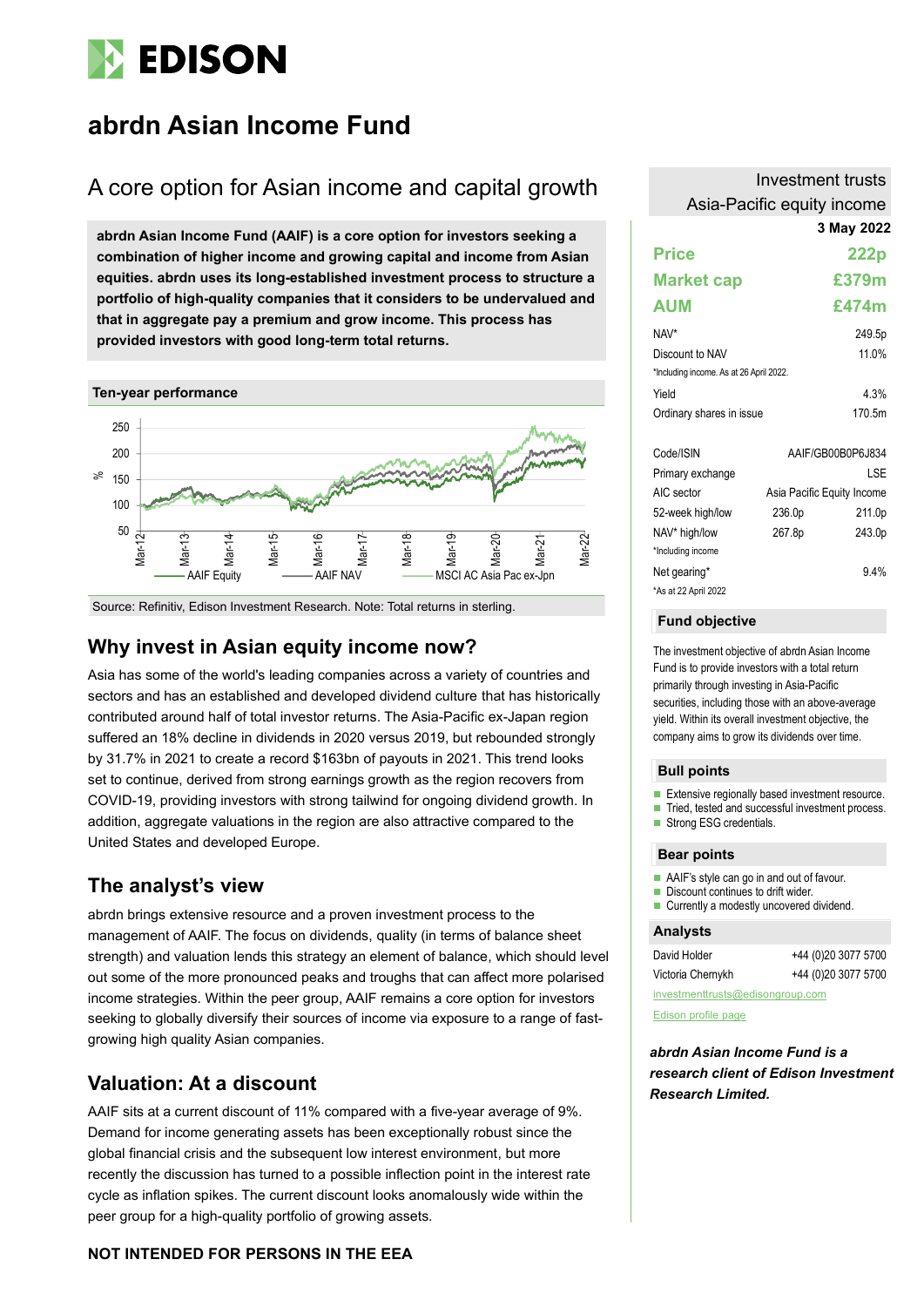

### **Market outlook: Inflation a risk**

Inflationary pressures remain moderate in many parts of Asia compared to parts of the western world. While there are pressures in the energy market, food prices currently remain subdued, which can be attributed to the high levels of domestic food production and the effect that regional lockdowns continue to have on economic activity. Because of the current inflationary outlook there is less possibility of central bank policy errors. However, where there are pockets of inflation – such as in India – then the focus for investors becomes even more about identifying pricing power and having strong balance sheets to maintain investment, profit margins and dividend payments.

In aggregate Asian companies have an attractive combination of earnings growth and less debt than western corporates, which is supportive of dividends, which have grown by 11.8% on average per annum since the end of 2003 compared with 7.6% for developed markets as a whole. Payout ratios have remained historically stable at around 50% of earnings, but according to abrdn there is scope for this figure to potentially rise, which when added to earnings growth could see a higher vielding market in aggregate.

# **The fund manager: Yoojeong Oh**

### **The manager's view: Macro risks but valuation and earnings support**

Macro uncertainties abound with concerns over the war in Ukraine and COVID-19, its possible mutations and how governments respond to these in Asia (particularly China and Hong Kong). There are some inflationary pressures and the continued repercussions from Chinese regulatory tightening are having an impact upon certain sectors specifically and causing weakening investor sentiment more generally. There are positives in that Asian countries as a whole have stronger current account balances (and corporates are less indebted) with better growth prospects than in the western world, and there is scope for policy rates to be cut if growth slows, most especially in China. Most importantly, valuations in aggregate are supportive for Asian equities with the consensus 12-month forward price to earnings ratio for Asia Pacific ex Japan standing at 12.4X versus 15.7X for global equities in aggregate.

The region has been slower than expected to emerge from lockdowns (and in some cases day to day activity remains tightly controlled) but as and when these are lifted, then economic activity has the potential to rebound strongly. Higher energy prices have hit the region as elsewhere, but food price inflation has been subdued given the local nature of production. Rising raw material and energy costs are supportive for commodity net exporters such as Australia, Indonesia and Malaysia. These considerations are factored into the AAIF team's individual stock analysis, but if interest rates do rise and the cost of capital increases then it could put further scrutiny on a company's balance sheet, debt profile and ability to pass through higher input costs. Overall, these characteristics of strong balance sheets and higher quality are evident through the portfolio, which should allow it to perform in a less benign interest rate environment.

The war in Ukraine, while being a humanitarian disaster, does not have a direct impact upon AAIF's portfolio in terms of exposure to earnings or operations in Russia or Ukraine, but there is a threat of further supply chain disruptions, rising energy prices and general investor risk aversion.

Since the fund's year end in December 2021 there has been positive corporate news from several of the holdings: the acquisition of Australian energy company AusNet Services was successfully completed and there have been good recent numbers reported by Commonwealth Bank of Australia, ASX, Spark New Zealand and Indonesia's Bank Rakyat. A number of portfolio companies have announced robustly growing dividends, led by BHP, which declared the biggest dividend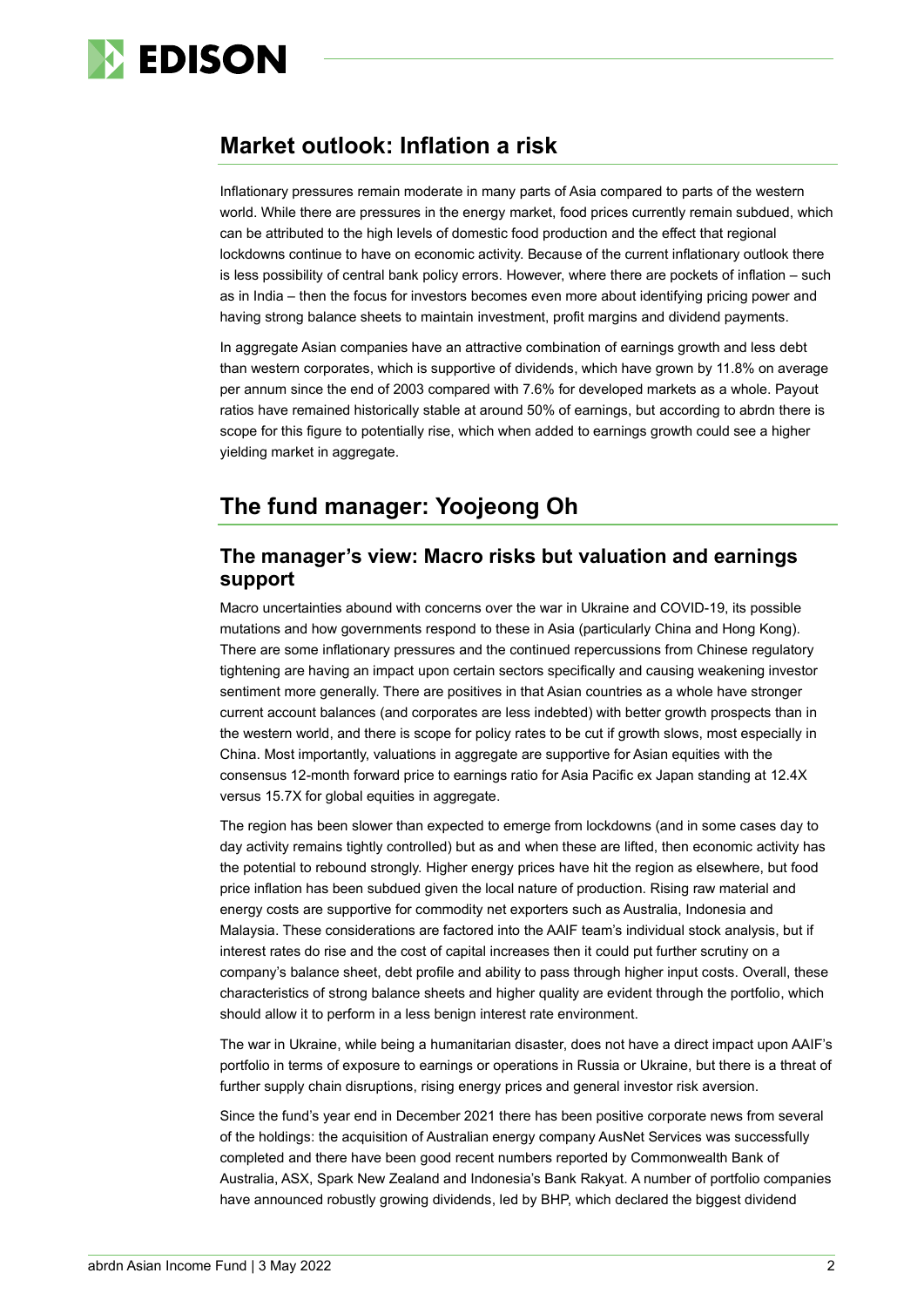

globally in 2021. A number of other companies announced a significant recovery in their payouts, and overall Asian companies have now exceeded their pre-pandemic payouts in aggregate.

### **Asset allocation: Seeking secular tailwinds**

### **Current portfolio positioning**

abrdn focuses the majority of its time on stock-specific analysis rather than country or sector considerations. There are however some common themes that the firm has identified across Asian equities that it feels provide structural long-term thematic support for certain elements of the market. These include Aspiration, Building Asia, Digital future, Going green, Health and wellnessand Tech enablers. Not all of these themes can be extensively played via an income strategy according to abrdn given the paucity of dividend payments in some sectors such as healthcare (Health & wellness); however, many of the others are well represented currently in AAIF's portfolio. In stocks considered to be in the "Aspiration" theme the trust holds AIA, which protects accrued wealth via insurance products, and MOMO, an online retailer catering to consumers' developing tastes. The "Aspiration" and "Digital future" trends are also addressed via online banking platforms meeting the demand from the growing middle class across the region for financial products and services. "Building Asia" can be seen via the banks that finance infrastructure, such as Bank Rakyat Indonesia, and telcos such as Singapore Telecommunications that are building out the 5G network across the region. "Digital future" is addressed via Venture, which provides manufacturing services to electronics companies (and also within the Health and wellbeing space through its diagnostics and genome sequencing machines), and DBS Group, which is a well-positioned digital bank in Singapore. "Going green" includes such names as LG Chem, a leading electric vehicle (EV) battery manufacturer, and Hon Hai, which is supplying the growing demand for EVs, while Power Grid is building renewable based energy generation facilities to reduce the reliance on oil in India. "Tech enablers" include hardware component producers Samsung and Taiwan Semiconductor Manufacturing (TSMC), both of which are sizeable positions in AAIF's portfolio (Exhibit 1).

From a country perspective the fund has a relatively low weighting in Chinese companies and instead has a significant overweight in Singapore (Exhibit 2). Within sectors, technology, financials and real estate are overweight positions, with consumer, healthcare and energy the most underweight areas relative to the index (Exhibit 3).

|                        |             |                        | Portfolio weight % |                |              | Active weight vs |
|------------------------|-------------|------------------------|--------------------|----------------|--------------|------------------|
| Company                | Country     | <b>Sector</b>          | 31 March 2022      | 31 March 2021* | Index weight | benchmark        |
| <b>TSMC</b>            | Taiwan      | Information technology | 7.3                | 8.7            | 6.6          | 0.7              |
| Samsung Electronics    | South Korea | Information technology | 6.5                | 10.5           | 3.5          | 3.0              |
| <b>BHP Group</b>       | Australia   | Mining                 | 4.0                | 2.8            | 2.5          | 1.5              |
| <b>DBS</b> Group       | Singapore   | <b>Financials</b>      | 3.8                | 2.5            | 0.6          | 3.2              |
| Oversea-Chinese BC     | Singapore   | <b>Financials</b>      | 3.2                | 3.2            | 0.4          | 2.8              |
| Venture Corporation    | Singapore   | Information technology | 3.0                | 3.6            | 0.1          | 2.9              |
| Infosys                | India       | Information technology | 2.6                | N/A            | 1.1          | 2.5              |
| United Overseas Bank   | Singapore   | Financials             | 2.6                | N/A            | 0.4          | 2.2              |
| Rio Tinto              | Australia   | Mining                 | 2.4                | N/A            | 0.4          | 2.0              |
| <b>Tisco Financial</b> | Thailand    | <b>Financials</b>      | 2.2                | N/A            | 0.0          | 2.2              |
| Top 10 (% of holdings) |             |                        | 37.6               | 31.3           |              |                  |

**Exhibit 1: Top 10 holdings (as at 31 March 2022)**

Source: AAIF, Edison Investment Research. Note: \*N/A where not in end-March 2021 top 10.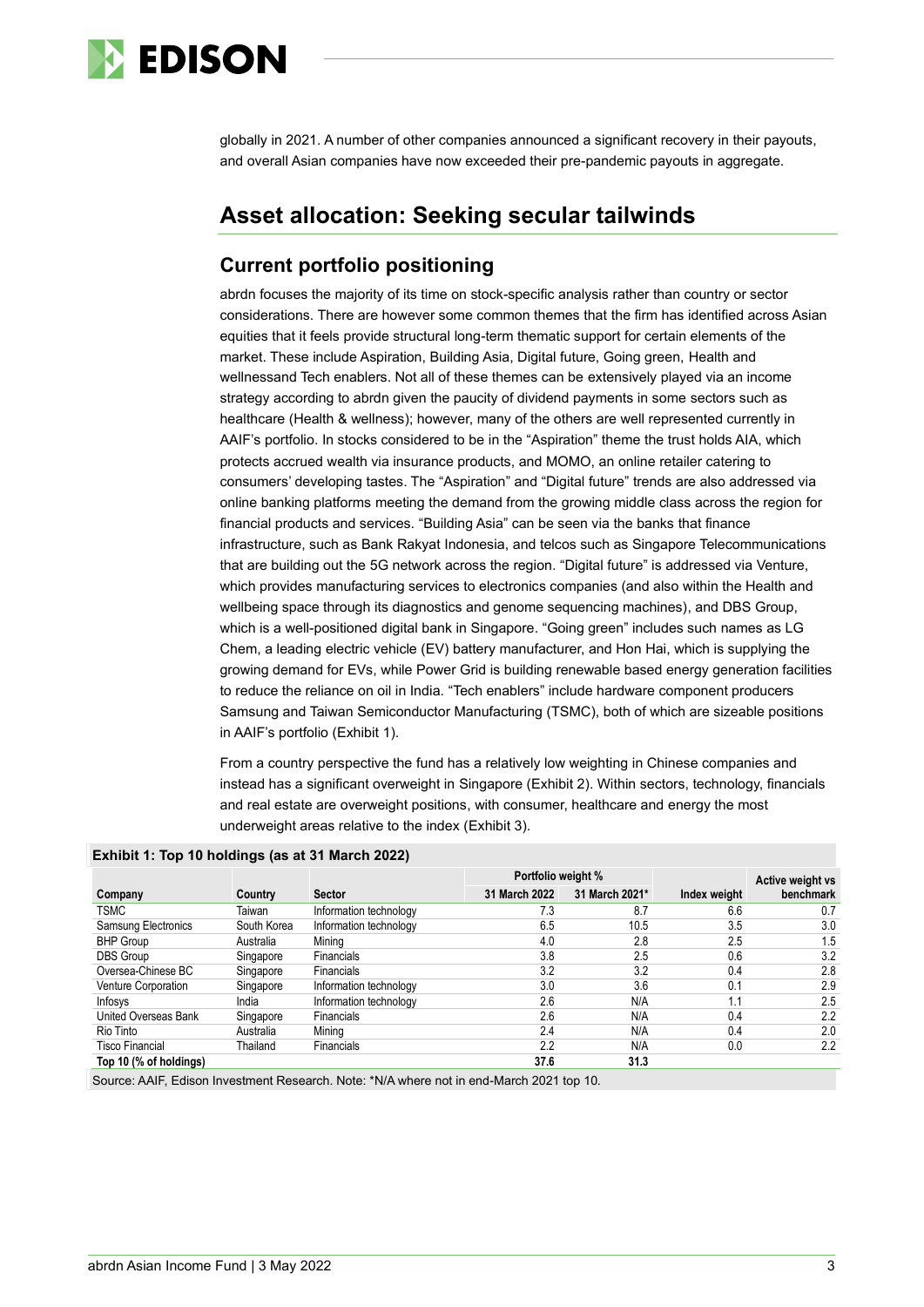

|             | Portfolio end-<br><b>March 2022</b> | Portfolio end-<br>March 2021 | Change (pp) | Index weight | Active weight vs<br>index (pp) |
|-------------|-------------------------------------|------------------------------|-------------|--------------|--------------------------------|
| Singapore   | 19.8                                | 16.3                         | 3.5         | 3.1          | 16.7                           |
| Australia   | 18.4                                | 16.2                         | 2.2         | 17.0         | 1.4                            |
| Taiwan      | 17.4                                | 16.9                         | 0.5         | 15.3         | 2.1                            |
| Korea       | 8.6                                 | 13.1                         | (4.5)       | 11.9         | (3.3)                          |
| China       | 7.4                                 | 11.5                         | (4.1)       | 28.4         | (21.0)                         |
| Thailand    | 7.1                                 | 6.3                          | 0.8         | 1.8          | 5.3                            |
| India       | 7.0                                 | 5.6                          | 0.7         | 12.4         | (5.4)                          |
| Hong Kong   | 5.7                                 | 4.6                          | 1.0         | 6.0          | (0.3)                          |
| New Zealand | 4.3                                 | 4.5                          | (0.2)       | 0.4          | 3.9                            |
| Japan       | 1.6                                 | 2.2                          | (0.6)       | 0.0          | 1.6                            |
| Others      | 3.9                                 | 2.8                          | 1.1         | 3.8          | 0.1                            |
| Total       | 100.0                               | 100.0                        |             | 100.0        |                                |

#### **Exhibit 2: Portfolio country exposure vs MSCI Asia Pacific ex Japan index (% unless stated)**

Source: AAIF, Edison Investment Research

#### **Exhibit 3: Portfolio sector exposure vs MSCI Asia Pacific ex Japan index (% unless stated)**

|                               | Portfolio end-<br><b>March 2022</b> | Portfolio end-<br>March 2021 | Change (pp) | Index weight | Active weight vs<br>index (pp) |
|-------------------------------|-------------------------------------|------------------------------|-------------|--------------|--------------------------------|
| <b>Financials</b>             | 27.1                                | 20.0                         | 7.1         | 22.8         | 4.3                            |
| Information technology        | 26.1                                | 30.1                         | (4.0)       | 20.8         | 5.3                            |
| Real estate                   | 14.1                                | 13.8                         | 0.3         | 4.4          | 9.7                            |
| <b>Materials</b>              | 9.7                                 | 8.8                          | 0.9         | 9.0          | 0.7                            |
| <b>Communication services</b> | 6.1                                 | 8.0                          | (1.9)       | 8.7          | 2.6                            |
| Consumer discretionary        | 4.9                                 | 5.8                          | (0.9)       | 12.1         | (7.2)                          |
| Industrials                   | 4.5                                 | 4.8                          | (0.3)       | 6.2          | (1.7)                          |
| Utilities                     | 4.2                                 | 4.7                          | (0.5)       | 2.7          | 1.5                            |
| Consumer staples              | 0.8                                 | 0.6                          | 0.2         | 4.8          | (4.0)                          |
| Energy                        | 0.0                                 | 0.9                          | (0.9)       | 3.5          | (3.5)                          |
| Healthcare                    | 0.0                                 | 0.0                          | 0.0x        | 5.1          | (5.1)                          |
| Cash + other                  | 2.6                                 | 2.5                          |             |              |                                |
| Total                         | 100.0                               | 100.0                        |             | 100.0        |                                |

Source: AAIF, Edison Investment Research

# **Performance: Building momentum**

AAIF's net asset value (NAV) increased by 11% in FY21, materially outperforming the MSCI Asia Pacific ex-Japan Index return of -1.8%, the MSCI Asia Pacific ex-Japan High Dividend Yield Index return of 8.1% and the universe of Asia Pacific ex Japan Income strategies as defined by Morningstar, which returned 4.1%. The share price return was 5.2% as the company ended the year on a discount to NAV of 12.1% (FY20: 6.9%). Returns were driven by good stock selection, while the increase in gearing from 7% to 10% at the year end was also accretive.

|  |  |  |  | Exhibit 4: Five-year discrete performance data |  |
|--|--|--|--|------------------------------------------------|--|
|--|--|--|--|------------------------------------------------|--|

| 12 months<br>ending | Total share price<br>return (%) | Total NAV return (%) | <b>MSCI AC Asia Pac</b><br>$ex-Jpn$ $(\%)$ | <b>MSCI AC Asia Pac</b><br>$ex-Jpn HDY (\%)$ | <b>CBOE UK AII</b><br>Companies (%) |
|---------------------|---------------------------------|----------------------|--------------------------------------------|----------------------------------------------|-------------------------------------|
| 31/03/18            | 2.6                             | 2.5                  | 7.9                                        |                                              | $1.2^{\circ}$                       |
| 31/03/19            | 6.7                             | 5.2                  | 4.2                                        | 4.9                                          | 6.2                                 |
| 31/03/20            | (22.9)                          | (18.4)               | (10.7)                                     | (12.5)                                       | (19.1)                              |
| 31/03/21            | 53.6                            | 46.5                 | 42.9                                       | 23.6                                         | 26.6                                |
| 31/03/22            | 4.7                             | 8.8                  | (6.3)                                      | 3.4                                          | 13.2                                |
|                     |                                 |                      |                                            |                                              |                                     |

Source: Refinitiv. Note: All % on a total return basis in pounds sterling.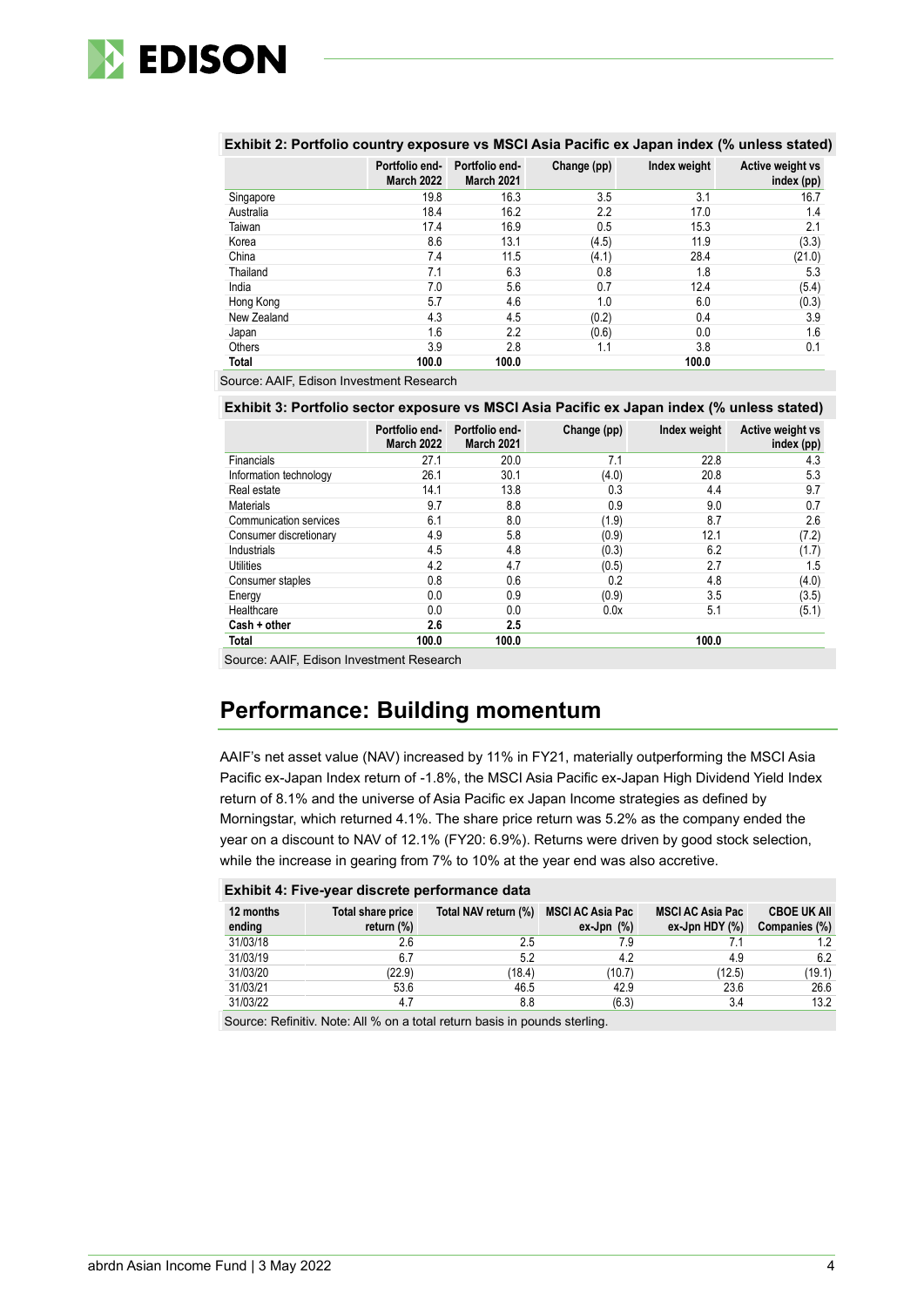

#### **Exhibit 5: Investment trust performance to 31 March 2022**

**Price, NAV and benchmark total return performance, three-year rebased 10yr Price, NAV and benchmark total return performance (%)**





Source: Refinitiv, Edison Investment Research. Note: Three-, five- and 10-year performance figures annualised.

During 2021 growth underperformed value as expectations for rising interest rates globally gathered pace (Exhibit 6). This supported interest rate sensitive sectors such as banking, which is an overweight sector position for AAIF and the largest absolute sector weighting. Technology saw continued demand from secular trends such as remote working, AI and the metaverse and Technology is AAIF's second largest absolute sector weighting and is a substantial sector overweight (Exhibit 3).







Source: Morningstar Source: Morningstar Source: Morningstar

Technology was again a driver of returns, with TSMC delivering good earnings as demand remained strong for semiconductor chips. Indian IT services provider Infosys was likewise in demand for similar reasons. Infosys has a net-cash balance sheet and has been paying growing dividends. Financial stocks were volatile, but AAIF's holdings in three Singapore banks, DBS, OCBC and UOB, were positive for returns. As elsewhere in the world, local regulators had prohibited banks from paying dividends while the pandemic was at its height; this restriction was lifted and all three reinstated dividends to pre-COVID-19 levels. Banks may also be able to benefit from an upward-sloping yield curve, in part due to interest rate and inflation expectations, as they are able to borrow money at lower rates and lend at higher rates in the future, generating a higher margin on their loan books.

Later in 2021, mining performed strongly on the global reflation theme, and as discussed above, BHP on the back of high materials prices was able to declare a record dividend in 2021. BHP and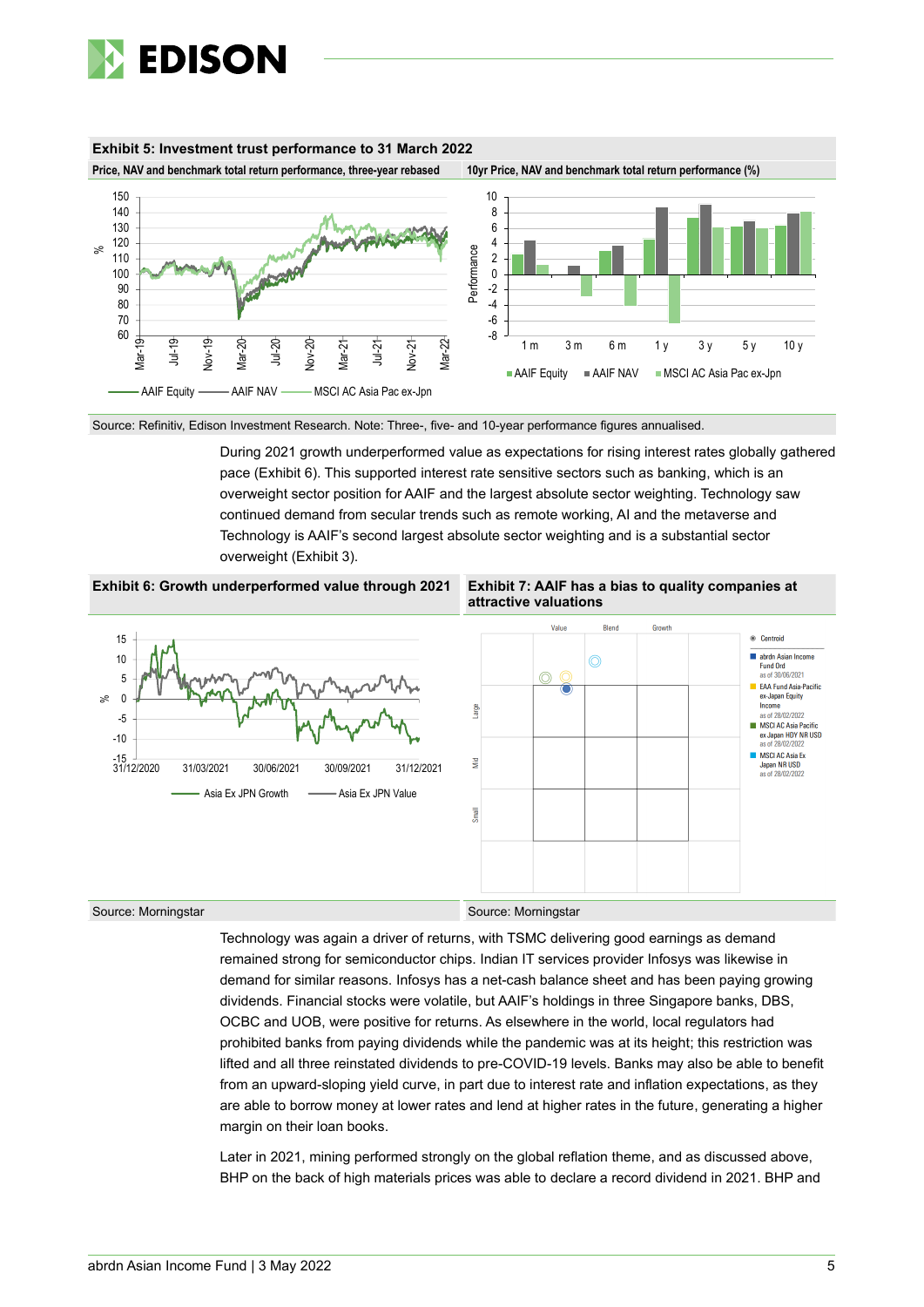

Rio Tinto are top 10 positions in the fund (Exhibit 1) and have diversified mining revenue streams and crucially a low cost of extraction, providing a very cash flow rich environment.



| Source: Morningstar | Source: Morningstar |
|---------------------|---------------------|
|                     |                     |

| Exhibit 10: Share price and NAV total return performance, relative to indices (%) |     |                        |            |          |             |            |          |  |  |  |  |
|-----------------------------------------------------------------------------------|-----|------------------------|------------|----------|-------------|------------|----------|--|--|--|--|
|                                                                                   |     | One month Three months | Six months | One year | Three years | Five years | 10 years |  |  |  |  |
| Price rel to MSCI Asia Pac ex-Jpn                                                 | 1.4 | 2.9                    | 7.5        | 11.7     | 3.6         | 1.0        | (14.9)   |  |  |  |  |
| NAV rel to MSCI Asia Pac ex-Jpn                                                   | 3.2 | 4.3                    | 8.2        | 16.2     | 8.8         | 4.4        | (1.2)    |  |  |  |  |
| Price rel to MSCI Asia Pac ex-Jpn HDY                                             | 1.7 | (2.3)                  | (1.3)      | 1.2      | 10.8        | 8.0        | (5.9)    |  |  |  |  |
| NAV rel to MSCI Asia Pac ex-Jpn HDY                                               | 3.5 | (1.0)                  | (0.7)      | 5.2      | 16.3        | 11.6       | 9.2      |  |  |  |  |
| Price rel to MSCI Asia Pac ex-Jpn                                                 | 1.3 | (1.1)                  | (1.8)      | (7.6)    | 6.8         | 8.9        | (6.3)    |  |  |  |  |
| NAV rel to MSCI Asia Pac ex-Jpn                                                   | 3.1 | 0.2                    | (1.2)      | (3.9)    | 12.2        | 12.5       | 8.7      |  |  |  |  |

Source: Refinitiv, Edison Investment Research. Note: Data to end-March 2022. Geometric calculation.

Specifically, good stock selection, together with sector overweight positions in technology, real estate and utilities have been accretive to the portfolio's outperformance over 5 years. Long-held positions in GlobalWafers, China Resources and AusNet respectively within these sectors have outperformed.





Source: Refinitiv, Edison Investment Research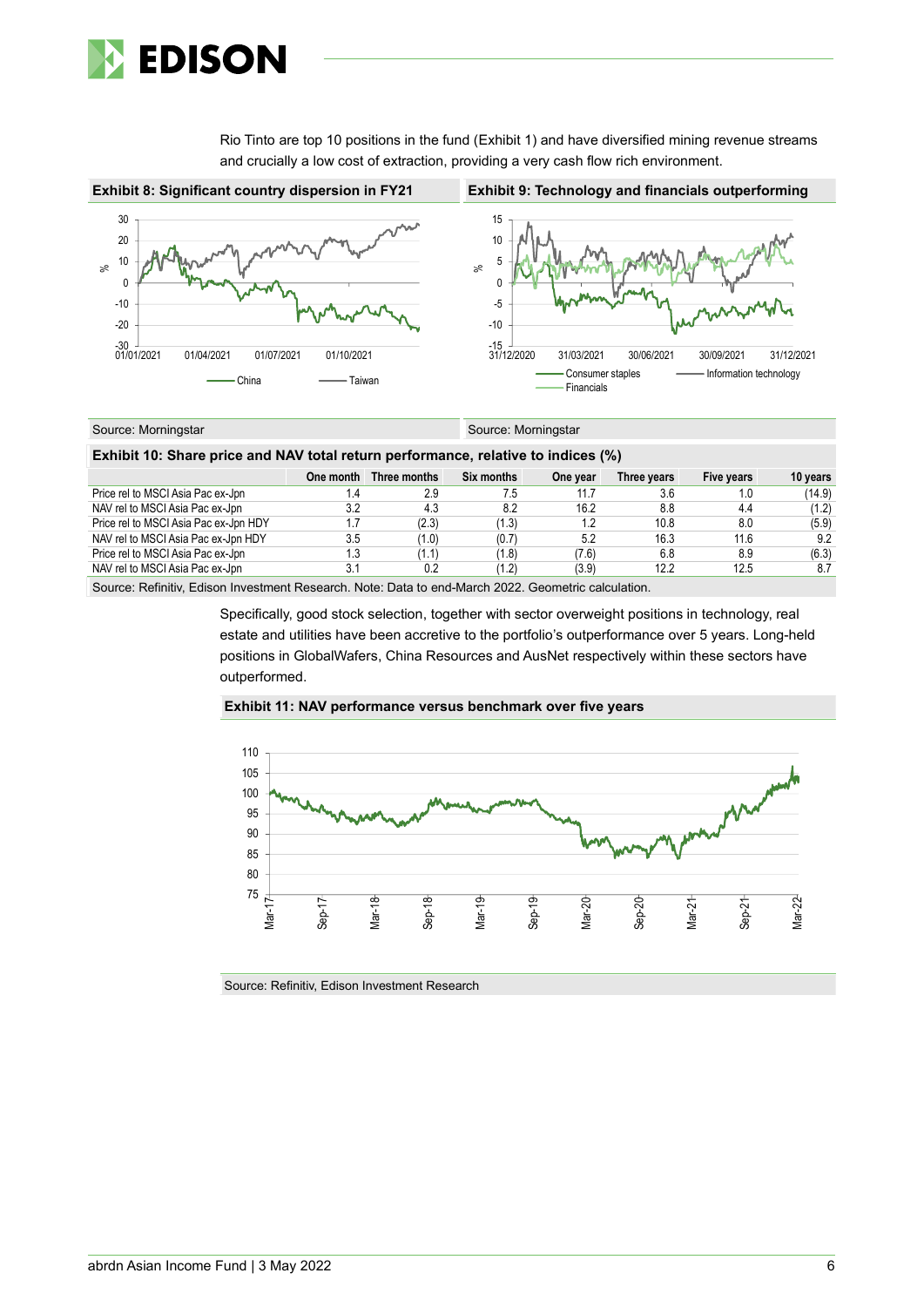

### **Peer group comparison: Wider than average discount**

### **Exhibit 12: AIC Asia Pacific Income peer group as 18 April 2022\***

| % unless stated                   | <b>Market</b><br>cap £m | <b>NAV TR</b><br>1 year | <b>NAV TR</b><br>3 year | <b>NAV TR</b><br>5 year | <b>NAV TR</b><br>10 year | Ongoing<br>charge | Perf.<br>fee | <b>Discount</b><br>(cum-fair) | Net<br>gearing | <b>Dividend</b><br>yield |
|-----------------------------------|-------------------------|-------------------------|-------------------------|-------------------------|--------------------------|-------------------|--------------|-------------------------------|----------------|--------------------------|
| abrdn Asian Income Fund           | 386.4                   | 2.9                     | 23.2                    | 39.4                    | 111.1                    | 1.0               | <b>No</b>    | (11.0)                        | 109            | 4.3                      |
| Henderson Far East Income         | 453.9                   | (0.1)                   | 4.5                     | 20.6                    | 91.5                     | 1.1               | No           | (1.0)                         | 102            | 7.9                      |
| Invesco Asia Trust                | 221.6                   | (9.2)                   | 25.7                    | 49.9                    | 174.1                    | 1.0               | No           | (8.6)                         | 100            | 4.6                      |
| JPMorgan Asia Growth & Income     | 354.6                   | (14.7)                  | 12.3                    | 48.9                    | 142.9                    | 0.8               | No           | (9.2)                         | 99             | 5.3                      |
| Schroder Oriental Income          | 700.8                   | (1.0)                   | 22.4                    | 43.1                    | 159.0                    | 0.9               | Yes          | (5.1)                         | 103            | 3.9                      |
| Simple average (5 funds)          | 423.5                   | (4.4)                   | 17.6                    | 40.4                    | 135.8                    | 0.9               | 10.0         | (7.0)                         | 102.9          | 5.2                      |
| AAIF rank in peer group           |                         |                         | າ                       | 4                       | 4                        |                   | N/A          |                               |                | 4                        |
| MSCI AC Asia Pac ex JPN           |                         | (10.7)                  | 12.9                    | 33.5                    | 110.4                    |                   |              |                               |                |                          |
| MSCI AC Asia Pacific ex Japan HDY |                         | 5.0                     | 12.9                    | 28.0                    | 93.2                     |                   |              |                               |                |                          |

Source: Morningstar, Edison Investment Research. Note: \*Performance as at 18 April 2022 based on cum-fair NAV. TR = total return. Net gearing is total assets less cash and equivalents as a percentage of net assets.

> AAIF is around average in terms of net assets within the Association of Investment Companies (AIC) peer group and marginally above average in terms of fees charged. Currently the highest geared, it has performed well over recent years and is ahead of its benchmark over three, five and 10 years, but behind the HDY index over one year. It currently yields 4.3%, which is a substantial premium over the mainstream Asia Pacific ex-Japan Index (2.6% yield) and somewhat below the high dividend yield index (5.5%). AAIF has increased its dividend in each of the last 13 years.

#### **Exhibit 13: AIC peer group selected country comparison (%)**

|                                      | <b>Portfolio</b><br>date | <b>Australia</b> | China | Hong<br>Kong | India | Singapore | South<br>Korea | <b>Taiwan</b> | Thailand |
|--------------------------------------|--------------------------|------------------|-------|--------------|-------|-----------|----------------|---------------|----------|
| Abrdn Asian Income Fund              | Feb 2022                 | 16.8             | 7.8   | 5.6          | 6.8   | 19.2      | 9.2            | 18.5          | 7.3      |
| Henderson Far East Income            | Feb 2022                 | 24.0             | 15.1  | 5.5          | 3.7   | 8.6       | 17.0           | 14.0          | 3.0      |
| Schroder Oriental Income             | Feb 2022                 | 14.4             | 10.2  | 11.8         | 0.0   | 14.5      | 12.7           | 23.3          | 2.0      |
| Invesco Asia Trust                   | Jan 2022                 | 2.2              | 35.0  | 7.2          | 14.0  | 3.5       | 13.2           | 16.0          | 2.0      |
| JPMorgan Asia Growth & Income        | Feb 2022                 | 0.9              | 35.2  | 7.8          | 10.2  | 5.5       | 15.8           | 15.4          | 1.5      |
| Asia Pacific ex Jpn Equity Income PG | Feb 2022                 | 15.8             | 18.4  | 9.3          | 6.1   | 10.7      | 10.9           | 18.5          | 2.0      |
| MSCI AC Asia Pac ex Jpn              | Mar 2022                 | 16.8             | 28.2  | 5.6          | 12.4  | 3.2       | 11.9           | 15.2          | 1.8      |
| MSCI AC Asia Pac ex Jpn HDY          | Mar 2022                 | 27.3             | 21.3  | 8.3          | 3.1   | 5.4       | 6.5            | 20.7          | 0.7      |

Source: Morningstar, AAIF

AAIF is less weighted to China compared with its peers and the benchmarks. Conversely the portfolio is more exposed to Singapore versus comparators, with bigger positions in financials such as OCBC and DBS, as well as Venture, a mid-cap tech component manufacturer.

#### **Exhibit 14: AIC peer group selected sector comparison (%)**

| <u>In the Second Community of the Community of the United States of the United States of the United States of the </u> |                          |           |                                        |                   |             |                   |        |                   |  |  |
|------------------------------------------------------------------------------------------------------------------------|--------------------------|-----------|----------------------------------------|-------------------|-------------|-------------------|--------|-------------------|--|--|
|                                                                                                                        | <b>Portfolio</b><br>date | materials | <b>Basic Communication</b><br>services | Cons<br>cyclicals | Real estate | <b>Technology</b> | Energy | <b>Financials</b> |  |  |
| Abrdn Asian Income Fund                                                                                                | Mar 2022                 | 9.7       | 6.1                                    | 4.9               | 14.1        | 26.1              | 0.0    | 27.1              |  |  |
| Henderson Far East Income                                                                                              | Feb 2022                 | 12.4      | 18.3                                   | 3.4               | 6.9         | 13.1              | 9.9    | 28.0              |  |  |
| Schroder Oriental Income                                                                                               | Feb 2022                 | 12.2      | 10.0                                   | 1.3               | 17.1        | 29.4              | 1.0    | 25.8              |  |  |
| Invesco Asia Trust                                                                                                     | Jan 2022                 | 2.9       | 11.1                                   | 21.7              | 5.5         | 21.7              | 0.0    | 25.0              |  |  |
| JPMorgan Asia Growth & Income                                                                                          | Feb 2022                 | 1.3       | 11.2                                   | 15.0              | 3.5         | 24.8              | 3.0    | 28.3              |  |  |
| Asia Pacific ex Jpn Equity Income PG                                                                                   | Feb 2022                 | 8.1       | 9.7                                    | 5.7               | 9.8         | 26.9              | 2.6    | 23.5              |  |  |
| MSCI AC Asia Pac ex Jpn                                                                                                | Mar 2022                 | 8.9       | 8.8                                    | 11.7              | 4.3         | 20.8              | 3.7    | 22.9              |  |  |
| MSCI AC Asia Pac ex Jpn HDY                                                                                            | Mar 2022                 | 21.3      | 2.6                                    | 4.4               | 7.6         | 16.5              | 2.4    | 26.9              |  |  |
|                                                                                                                        |                          |           |                                        |                   |             |                   |        |                   |  |  |

Source: Morningstar, AAIF

From a sector perspective AAIF differentiates itself with its high weighting to technology, which is mostly via its 15% exposure collectively to TSMC and Samsung, although Venture and Infosys are also top 10 positions as at February 2022 (Exhibit 1). There is a higher weighting to real estate also compared with peers, via REITs such as Digital Core REIT and Centuria REIT . The portfolio is less exposed to communication services, healthcare and energy due to a combination of what the management consider to be unattractive valuations, lack of dividends and volatile spot prices.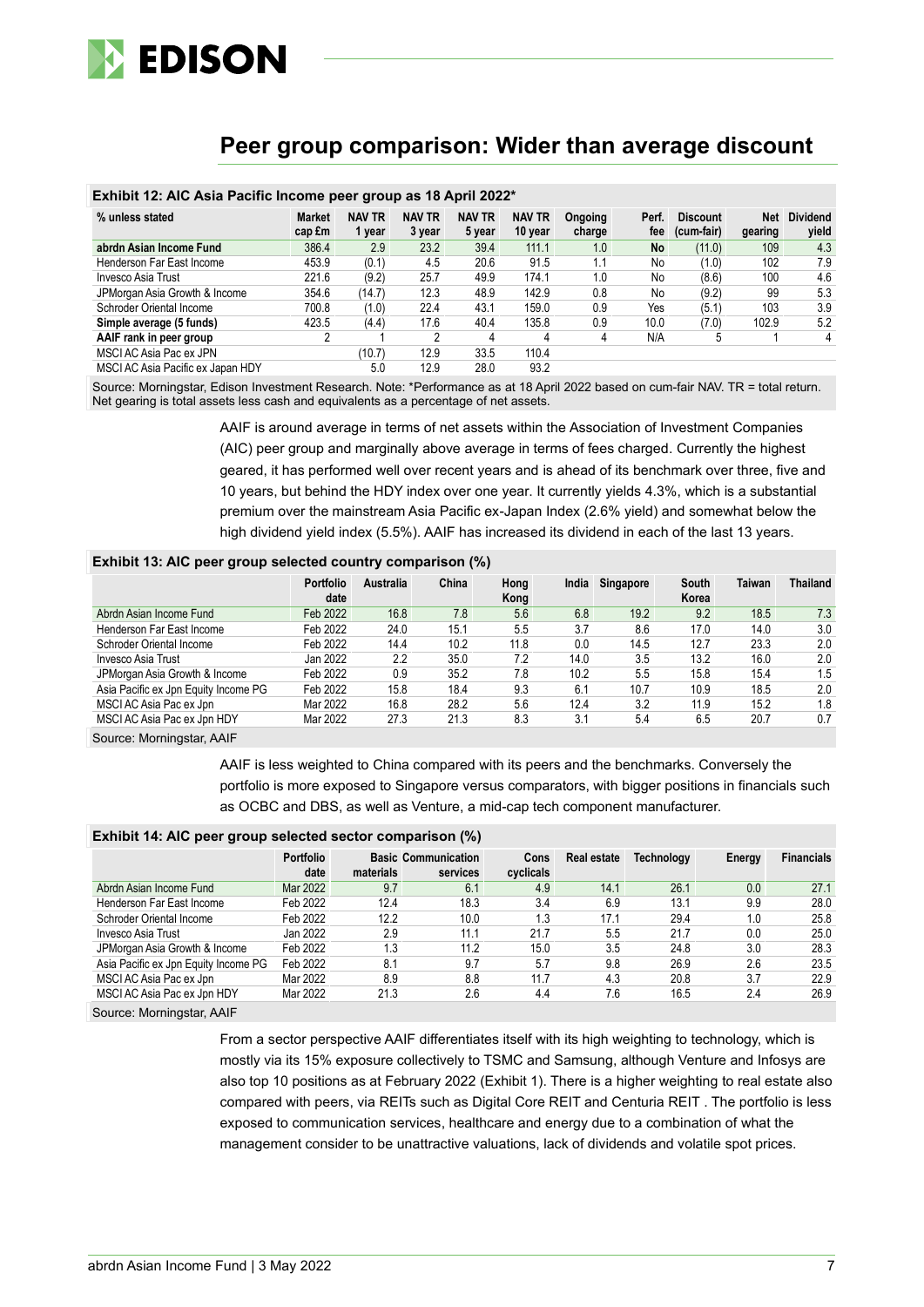

### **Dividends: An AIC next-generation dividend hero**

AAIF pays dividends quarterly, in May, August, November and February with the first three interims equal in size and a larger fourth interim dividend. For FY21 the board declared dividends per share of 9.5p (FY20: 9.3p) on revenues per share of 8.95p (FY20: 7.41p). Reserves of £0.9m or 0.5p per share were used to augment the dividend compared with a utilisation of £3.3m or 1.9p per share for FY20. After the payment of the final dividend the company had revenue reserves of £6.9m or c 4p per share (FY20: £7.7m). Dividend cover after the final payment was 0.94x (FY20: 0.80x). The board has also guided to annual dividends of at least 9.75p for FY22 and FY23. AAIF has a current dividend yield of 4.2%, broadly in line with its informal target yield of 4.5%, and is an AIC 'next generation dividend hero', having increased its dividend for more than 10 but fewer than 20 consecutive years.





Source: Bloomberg, Edison Investment Research

# **Discount: Anomalously wide within the peer group**

AAIF does not have a fixed life and, in line with the board's policy to buy back shares when the discount to the underlying NAV (exclusive of income) at which the trust's shares trade exceeds 5%, it has continued to buy back its shares into treasury. During FY21 the company bought back 4.3m shares (2020: 1.7m) at a discount to NAV, and so far in FY22 a further 763,391 shares have been bought back into treasury. Given the high-quality pool of assets managed in AAIF, the potential for capital growth and continued demand for reliable income, the current discount looks incongruous (Exhibit 16) and provides investors with a potentially attractive entry point, or opportunity to top up holdings.

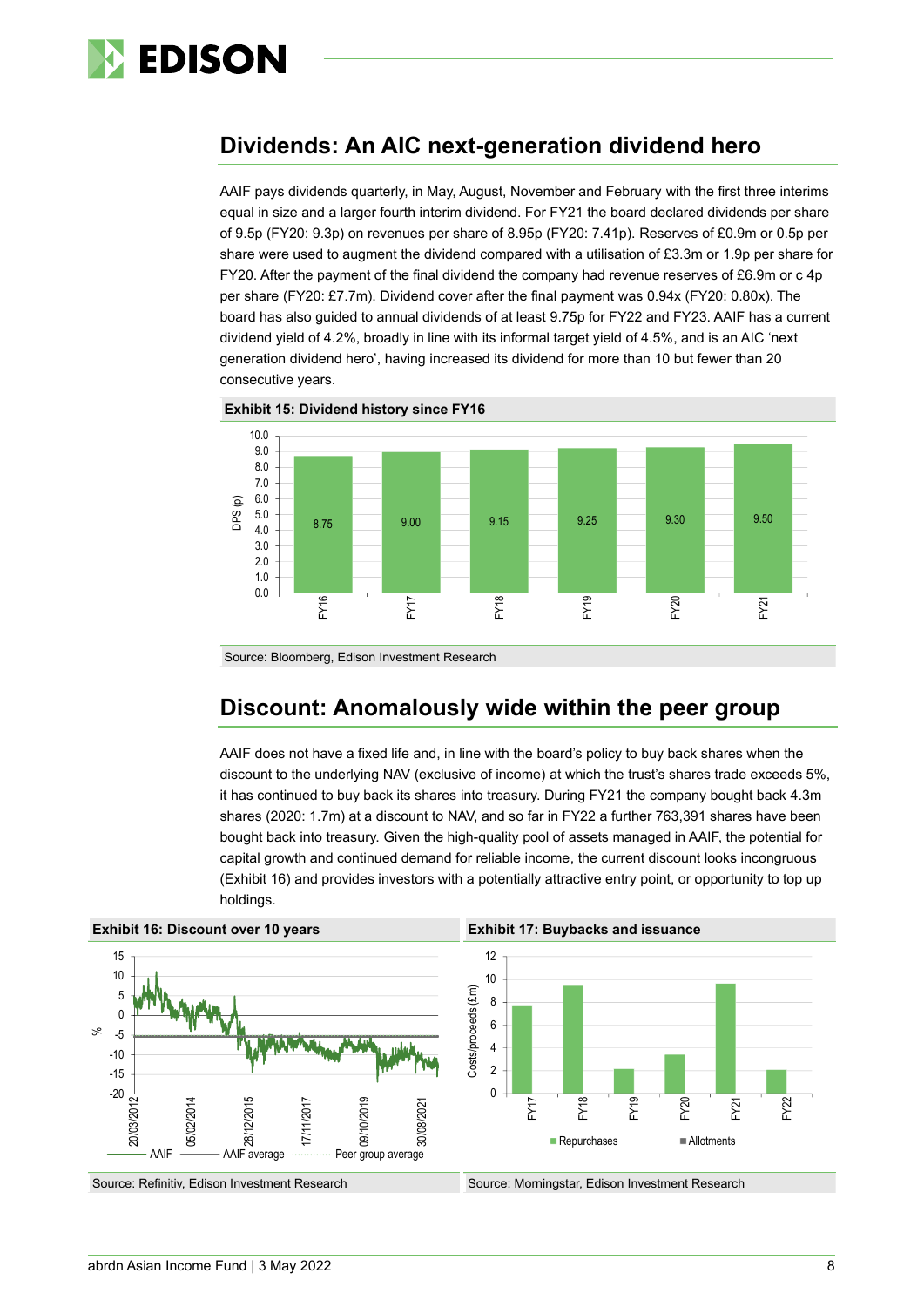

### **Fund profile: Above-average income**

AAIF was launched in December 2005 as a Jersey-incorporated, London-listed closed-end investment company. It aims to achieve total returns from income (c 4.5% pa target dividend yield, paid quarterly, funded solely from portfolio income) and capital growth, by investing principally in listed companies across the Asia-Pacific region, although it also holds some high-yielding fixedincome securities issued by companies whose equities do not offer an attractive dividend yield.

AAIF is managed according to abrdn Asia's well-established, quality-focused investment process. It measures its performance with reference to the MSCI AC Asia Pacific ex-Japan Index (although it may invest in Japan). However, the bottom-up investment process and AAIF's focus on well managed companies with attractive dividend yields means portfolio weightings may diverge widely from those of the index. At June 2021 AAIF had an active share versus the MSCI AC Asia Pacific ex Japan Index of 79% (100 would indicate complete difference while 0% would indicate complete overlap). AAIF is a member of the AIC Asia Pacific – Excluding Japan sector. The fund has a flexible approach to gearing (up to a working limit of c 15% of net assets), and actively manages its discount to NAV through share buybacks. Shareholders gave approval at an extraordinary general meeting on 8 September 2021 to move the tax residency to the UK from Jersey, effective January 2022 (although AAIF continues to be registered in Jersey). This has the potential to reduce the amount of withholding tax paid. The board has estimated that the company would have received an extra £290,000 pa over the past five financial years if it had been UK tax resident.

Below we take a brief look at the differences between the two indices against which AAIF measures its performance. In 2021 growth significantly underperformed value (Exhibits 6 and 18) likely due to expectations for tightening interest rates globally. AAIF has a value bias (Exhibit 7), as has the MSCI AC Asia ex-Japan High Yield Index when compared with the mainstream MSCI AC Asia ex-Japan Index.



#### **Exhibit 18: Asia High Dividend Yield outperformed through FY21**

#### Source: Morningstar

These characteristics are further illustrated in Exhibit 19 with the high yield index standing at a significant discount to the mainstream index in terms of P/E and P/B.

| <b>Exhibit 19: Financial valuation metric characteristics</b> |                          |                  |                                        |     |      |                       |  |  |  |
|---------------------------------------------------------------|--------------------------|------------------|----------------------------------------|-----|------|-----------------------|--|--|--|
|                                                               | <b>Portfolio</b><br>date | Equity style box | Average market P/B ratio<br>$cap$ (£m) |     |      | P/E ratio P/FCF ratio |  |  |  |
| MSCI Asia Pac Ex JPN                                          | 31/03/2022               | Large blend      | 35.129                                 | 1.8 | 13.5 | 26.0                  |  |  |  |
| MSCI Asia Pacific ex Japan HDY                                | 31/03/2022               | Large value      | 26.897                                 | 1.3 | 9.2  | 16.9                  |  |  |  |
| Source: Morningstar                                           |                          |                  |                                        |     |      |                       |  |  |  |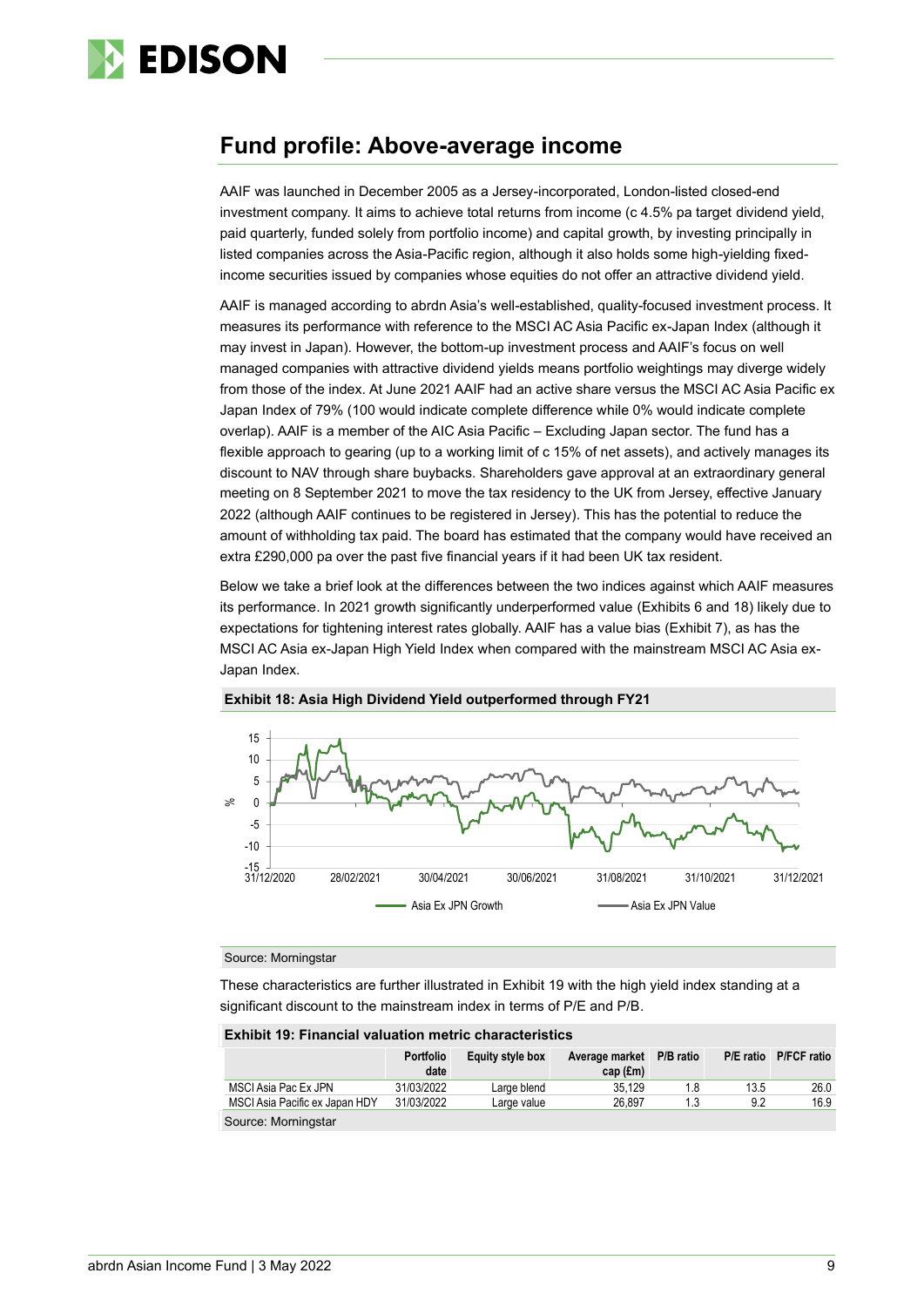

#### **Exhibit 20: Sector weightings (%)**

|                    | <b>Basic</b><br>materials | Comm<br>services | Consumer<br>cvclical | <b>Consumer</b><br>defensive | Healthcare | <b>Industrials</b> | estate | Real Tech | Energy | <b>Financials</b> | <b>Utilities</b> |
|--------------------|---------------------------|------------------|----------------------|------------------------------|------------|--------------------|--------|-----------|--------|-------------------|------------------|
| MSCI AP Ex Jpn     | 9.0                       |                  | 12.7                 | 4.8                          | 5.1        | 6.2                | 4.4    | 20.8      | 3.5    | 22.8              | -2.7             |
| MSCI AP ex Jpn HDY | 21.1                      | 2.5              | 4.2                  | 8.2                          |            | 3.4                | 7.6    |           | 2.4    | 26.2              | 5.8              |
| Difference         | 12.1                      | (6.2)            | 7.9)                 | 3.5                          | (3.6)      | (2.8)              | 3.3    | (3.7)     |        | 3.4               | 3.1              |

Source: Morningstar, February 2022

Finally, there are significant divergences between the two indices in terms of country and sector positioning (Exhibits 20 and 21), with significant differences in basic materials and consumer cyclicals and Australia and China at the country level.

#### **Exhibit 21: Country weightings (%)**

|                   | <b>Australia</b> | China | Hong Kong | India | Taiwan | Singapore | South Korea | Other |
|-------------------|------------------|-------|-----------|-------|--------|-----------|-------------|-------|
| MSCI AP Ex Ja     | 17.0             | 28.4  | 6.0       | 12.4  | 15.3   | u.        | 11.9        | 5.9   |
| MSCI AP ex Ja HDY | 27.4             | 21.3  | 8.6       | N/A   | 20.7   | N/A       | 6.5         | 15.5  |
| Difference        | 10.4             | (7.2) | 2.6       | N/A   | 5.4    | N/A       | (5.4)       | (5.4) |
| .<br>$\sim$       | ----- ---        | .     |           |       |        |           |             |       |

Source: MSCI. March 2022. N/A = not listed by MSCI.

# **Investment process: Quality dividends at the right price**

AAIF is managed from abrdn Asia's Singapore office, the firm's Asia-Pacific regional hub, which is led by chairman Hugh Young and Head of Equities Flavia Cheong. Yoojeong Oh and Christina Wong are senior investment managers on the AAIF team and co-manage the fund supported by Young and Cheong. abrdn Asia has six offices in Asia ex-Japan, with more than 40 fund managers running a variety of regional and single-country mandates.

abrdn Asia follows a well-established, research-intensive investment process, centred on identifying quality companies that the managers believe are undervalued. To assess quality, they look at a company's management team, its track record of execution, ESG framework and corporate governance factors such as how it treats minority shareholders. The process looks for companies with strong enough balance sheets to support them through a business cycle – so that, for example, they can weather periods of falling demand for their products or services.

Companies that pass the quality tests form the universe of stocks from which the team constructs its portfolios. Portfolio managers in offices around the Asia-Pacific region feed ideas back to the Singapore office for potential inclusion in regional funds. Each stock is analysed to gauge if it represents good value at its current share price. Those that are deemed expensive are placed on a watchlist and regularly reviewed. The assessment of price is based on factors such as key financial ratios, stock market conditions, the peer group and business prospects. Because of its income focus, AAIF's managers also seek companies that are supported by an attractive dividend yield. However, stocks that do not currently pay a dividend may be included if there is a plan in place to introduce or reinstate dividends in the very near future.

abrdn Asia will not invest in a company until it has met its management, and this process continues after an investment is made, with company meetings at least twice a year. Between meetings, the managers follow company results and newsflow, with information entered into an in-house database that all the regional offices can access. Oh says the database has more than 10 years of information, and is a key advantage in terms of being able to track what companies have said and to monitor execution of strategy. The long-term relationships that abrdn have with corporates in Asia built up over decades is also a competitive advantage.

As well as equities, the portfolio may include fixed income securities. All the bonds that AAIF owns are issued by companies in which abrdn Asia is an equity investor, so the team knows the balance sheet and the management. Bonds are held for yield enhancement, so tend to offer high coupons, and are typically issued by companies that are outside AAIF's remit because they do not pay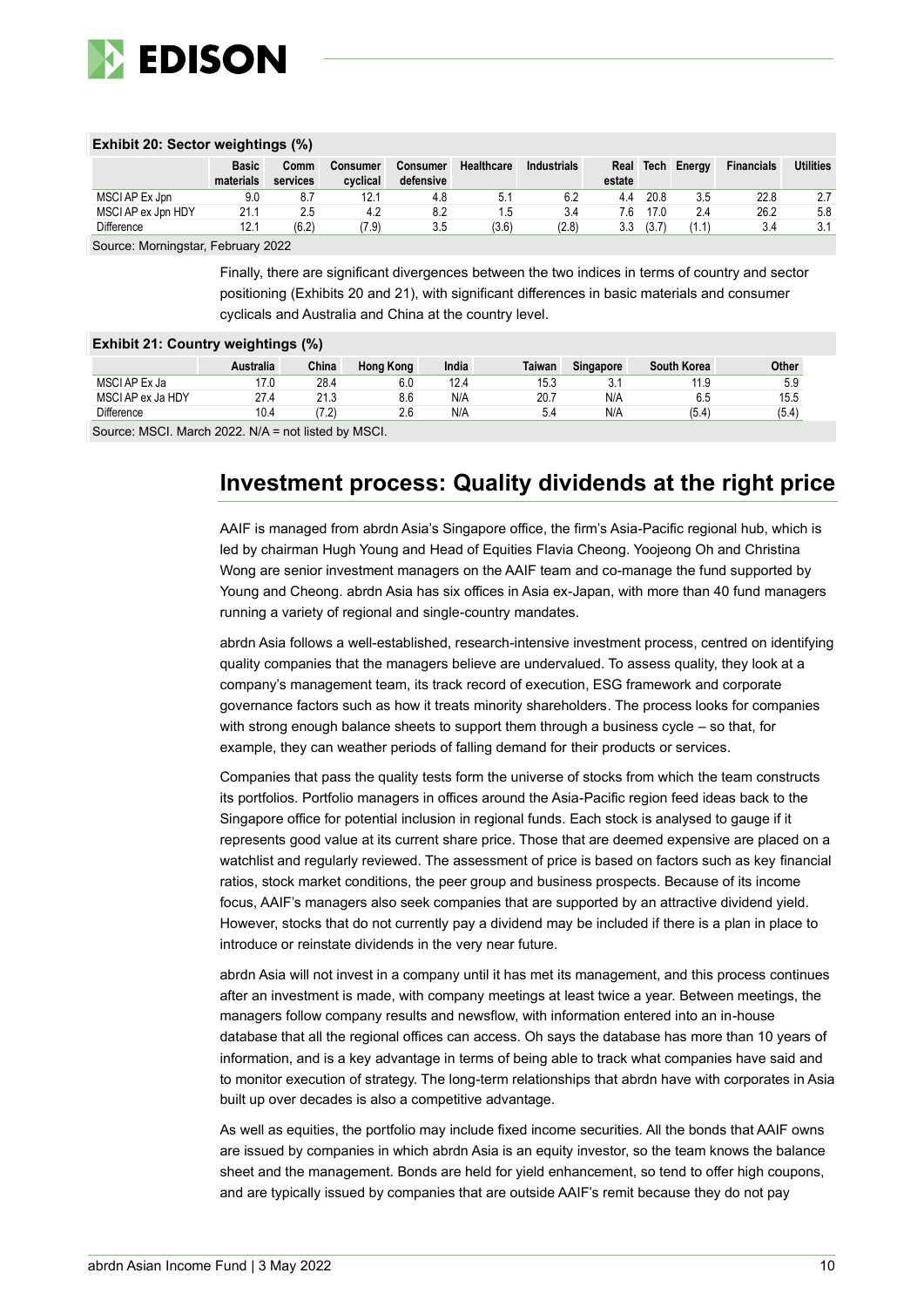

attractive dividends. Historically the allocation to bonds has been very modest (sub-1% at March 2022); the focus here is on equity investment.

### **Portfolio construction**

AAIF's managers build a portfolio of c 40–70 holdings from an investable universe of c 150–200 stocks. At the end of February 2022 AAIF had 60 positions (including an ICICI bank corporate bond holding), with another c 10–15 good-quality companies with a dividend tilt on its watchlist. In order to ensure all holdings can contribute meaningfully to returns, new positions tend to come in at c 0.5% of net assets, with a view to building to 1.0% within a few months. Oh says a 2.0% position would symbolise good conviction on a company's growth potential and the sustainability of its income. Some higher-conviction positions have a higher weight – for example, TSMC and Samsung are both over 7% – although holdings above 5% are rare and may be trimmed above this point in order to maintain portfolio balance. While there are no top-down or index-based constraints on geography, industry or company size, the managers seek to hold a diversified portfolio.

abrdn Asia's portfolios are conservatively run, with an emphasis on 'buy and hold'. However, Oh points out that, while complete exits may be relatively infrequent, the AAIF team actively manages position size, particularly where a stock has had a good run, as a higher share price usually means a lower dividend yield. Portfolio turnover is low, at typically c 14–15% a year, implying an average holding period of six to seven years. The managers would not delay a sale if it was on the grounds of concern over a company's prospects, but would otherwise weigh up whether to wait for a dividend if a payment date was approaching. Oh says the team would be less likely to time a purchase around a regular dividend payment, although they 'try to angle for the big events', such as disposals of non-core assets that would result in a capital return to shareholders.

Subsequent to the May 2018 AGM shareholders gave authorisation for the managers to boost portfolio income via the use of derivatives (for example, by writing options over stocks it wishes to sell at a certain price, which generates income in the form of premiums). Covered options are used to modestly enhance revenue, although their use has been insignificant, particularly over the past year as the risk/reward on option premiums were not favourable during covid uncertainty. YTD 2022 the managers have written one covered put option.

### **AAIF's approach to ESG**

abrdn has long integrated ESG into its investment process as a way to potentially increase investor returns and to avoid areas of risk. Companies with a robust ESG framework, that willingly look for ways to enhance and improve their operations on key ESG factors, will be the companies to back over the long run. According to abrdn ESG investment culture has perhaps not made as deep inroads into the Asian investment psyche, so AAIF's managers have made particular attempts to liaise with company management teams to advocate improvements to governance on a practical basis. Viewing the fund through the Sustainalytics lens, the portfolio scores a maximum five stars on ESG measures.

# **Gearing: Flexible and active**

AAIF may use gearing, with a normal ceiling of 15% and a hard limit of 25%, although net gearing has over the past five years been within a range of 6% to 12% (Exhibit 22). Gearing is applied when the managers feel there are attractive opportunities that will provide returns in excess of the cost of borrowings. AAIF does not have structural gearing; instead it solely utilises unsecured bank loans and in March 2021 it renewed its three-year £10m term facility and one-year £40m revolving credit facility with Bank of Nova Scotia. The managers have the option to increase the revolving credit facility from £40m to £60m. Currently £10m has been drawn down under the term facility and fixed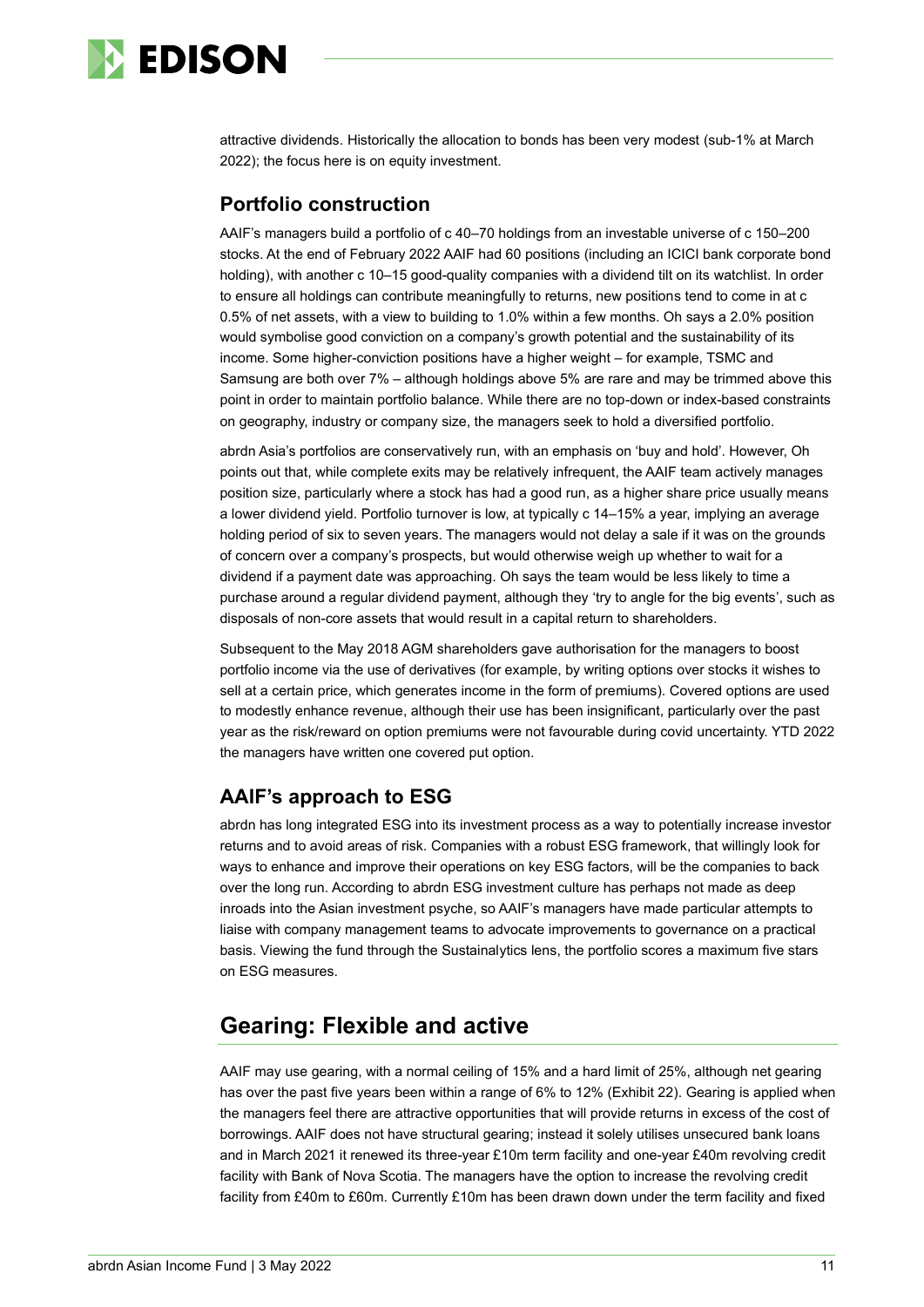

for three years at an all-in rate of 1.53%. Within the revolving credit facility, HK\$73.5m, US\$19m and £4.9m is drawn down at all-in rates of 1.29%, 1.30% and 1.26% respectively. Taking account of both loans, AAIF's current net gearing is 9.4%.



### **Fees and charges: Reduced rates**

With effect from 1 January 2022, abrdn Asia is entitled to receive a lower tiered annual management fee of 0.80% (previously 0.85%), paid quarterly and based on the rolling monthly average NAV, reducing to 0.60% (previously 0.65%) on average values above £350m. AAIF currently has net assets of over £400m so investors are benefiting from economies of scale as the trust's assets move into the lower tier of fees. Fees are charged 40% to revenue and 60% to capital, in line with the expected split of returns. There is no performance fee. For FY21 ongoing charges were 1.01% (FY20: 1.1%).

# **Capital structure: Strong commitment to buy back**

AAIF is a Jersey-registered, London-listed investment trust with one class of share. At 22 April 2022, it had 170.5m ordinary shares in issue, with an additional 24.4m held in treasury. Renewed annually, the board has the authority to repurchase up to 14.99% of the shares in issue, or allot shares up to c 10%, to manage a discount or a premium. Shares may be repurchased when the discount to NAV exceeds 5%, and the board aims to avoid large fluctuations in the discount/premium to NAV relative to other similar investment companies investing in the region. Over FY21, 4.45m shares (2.4% of the total) have been bought back into treasury, at a cost of £9.1m. After the end of FY21, the company purchased a further 0.96m shares into treasury at a consideration of £2.2m.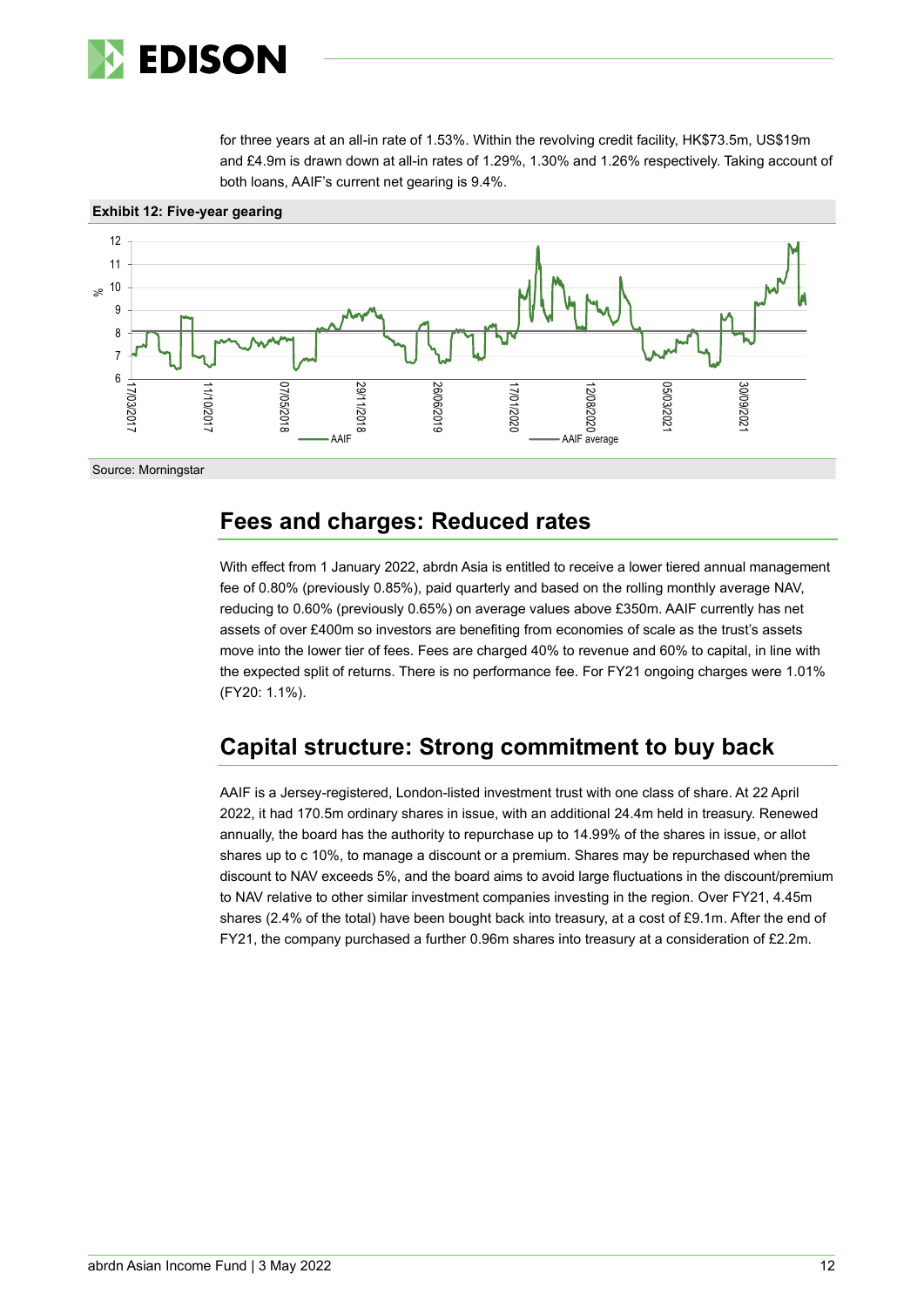



# **The board: Relevant skills and experience**

| <b>Exhibit 25: AAIF's board of directors</b> |                     |                                   |        |  |  |  |  |  |  |
|----------------------------------------------|---------------------|-----------------------------------|--------|--|--|--|--|--|--|
| <b>Board member</b>                          | Date of appointment | Remuneration (FY21) Shareholdings |        |  |  |  |  |  |  |
| lan Cadby (chairman)                         | May-16              | £28,000                           | 7,000  |  |  |  |  |  |  |
| Mark Florance (audit comm chair)             | May-17              | £33,000                           | 12,789 |  |  |  |  |  |  |
| Krystyna Nowak (SID)                         | May-15              | £29,000                           | 17,797 |  |  |  |  |  |  |
| Robert Kirkby                                | Nov-21              | 4.666                             | 16,937 |  |  |  |  |  |  |
| Nicky McCabe                                 | May-18              | £28,000                           | 5,121  |  |  |  |  |  |  |
| Hugh Young                                   | Nov-05              | n/a                               | 27,500 |  |  |  |  |  |  |
| Charles Clarke*                              |                     | £40.500                           |        |  |  |  |  |  |  |

Source: AAIF. Note: \*Retired as chairman on 31 December 2021.

The board consists of six people and meets four times a year. Tenures range from almost 17 years to less than six months, with an average of a little over six years. Leaving aside the longest serving director, the average board tenure reduces to under four-and-a-half years. Relatively unusually, the board includes a prominent member of the investment manager and chairman of the Asian equity business at abrdn. Hugh Young has been a member of the board since launch in December 2005. He does not sit in on discussions regarding the manager and waives his board fee.

Previous chairman Charles Clarke stood down from the board at the end of FY21 and was replaced by Ian Cadby. Ian Cadby is an experienced wealth and asset manager including roles in Asia. He also has extensive experience in risk management and board strategy via his former role as group CEO at Ermitage. Mark Florance is based in Singapore and has over 30 years' experience in equity/debt markets, corporate finance advisory, mergers and acquisitions and debt restructuring via his work in Asia with NM Rothschild & Sons. Nicky McCabe brings wide-ranging experience from her previous roles at Fidelity including as head of product and investment trusts, where she was involved with back-office operations, the investment team, proprietary investment, distribution and product management. Krystyna Nowak is a partner at Ridgeway Partners and former managing director of the Board Practice at Norman Broadbent. She also previously worked at Citibank in London, Hong Kong and Singapore. Hugh Young lives in Singapore, is MD Asia for abrdn and sits on a number of abrdn-managed Asian investment trust boards. Robert Kirby is the latest addition to the board. He is an accountant and former advisory partner at KPMG Channel Islands.